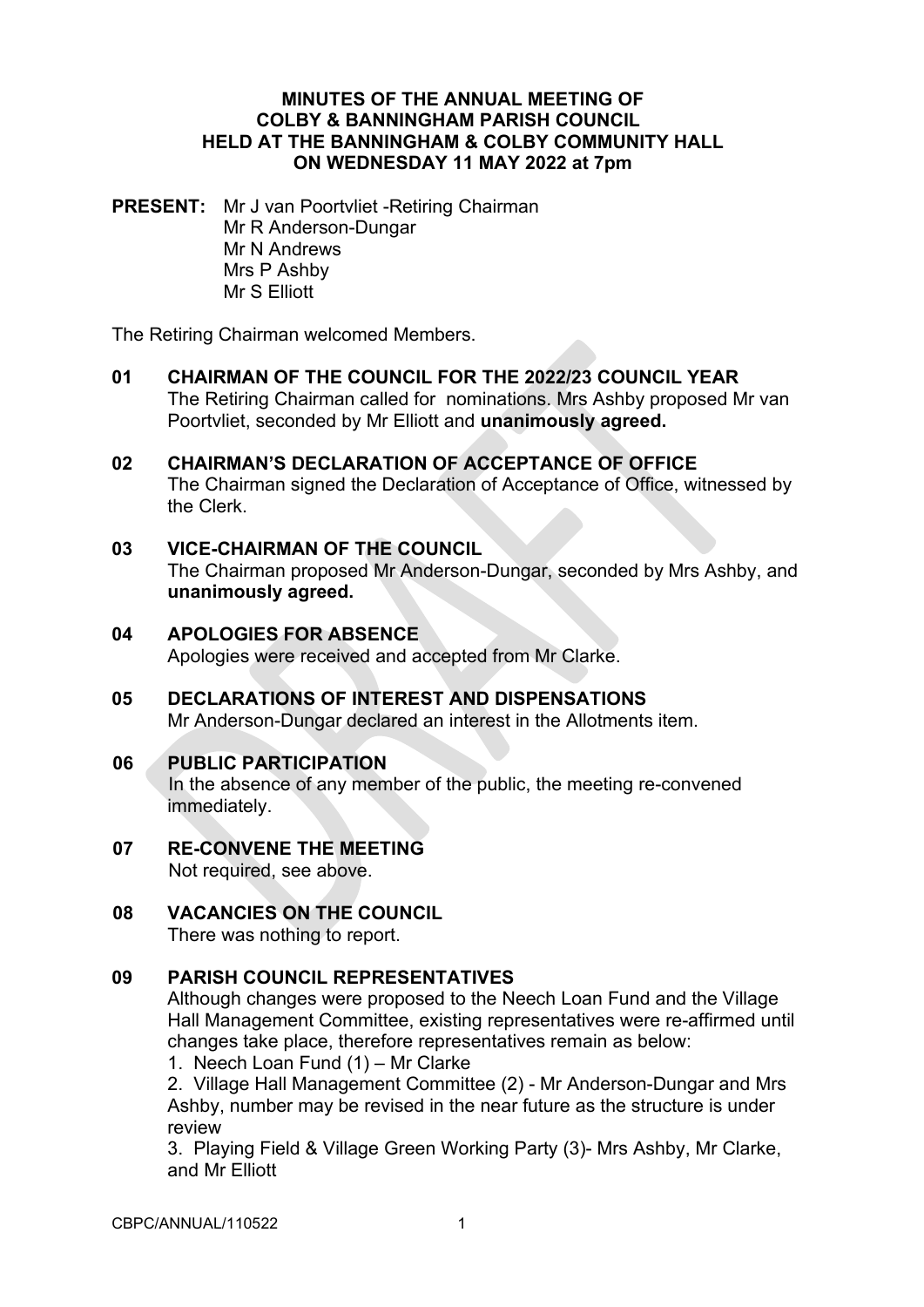#### **10 MINUTES**

Minutes of the Parish Council meeting held on 20 April 2022, as previously circulated were **proposed, confirmed, and signed.** Minutes of the Parish Council meeting held on 16 March 2022, although adopted, were **reviewed, to account for further information, adopted and signed**.

#### **11 INFORMATION ON MATTERS ARISING**

Nothing to report

# **12 REPORTS FROM POLICE, DISTRICT & COUNTY COUNCILLORS**

**Police -** no report.

**District Council** – Cllr Toye's report had been circulated. Mr Anderson- ~Dungar explained the effects of the nutrient neutrality legislation on planning departments throughout the country. North Norfolk District Council had suspended decisions on applications at present.

**County Council** – no report.

### **13 MATTERS REFERRED FROM PREVIOUS MEETING**

To consider the following items referred from previous meeting and agree action

1. VATTENFALL COMMUNITY FUND

An expression of interest had been registered on behalf of the local community.

2. ANNUAL PLAN

The draft previously circulated was **agreed subject to the addition of pictures to the various sections.** Once completed it would be used for all publicity and grant applications.

# **14 STAFFING MATTERS**

The Chairman reported on the interview process. An offer of employment has been made to Kristine Ceirane subject to references and ratification at this meeting. Members were **unanimous in agreement.** A draft contract would be prepared.

# **15 REPORTS/UPDATES ON AREAS OF COUNCIL RESPONSIBILITY**

To receive the following verbal/written reports and/or recommendations: 1. PLAYING FIELD

The Management Plan was almost complete and should be ready for the next meeting.

2. VILLAGE HALL

It was **unanimously agreed** to support the advice of Community Action Norfolk to become Sole/Managing Trustees of the Banningham & Colby Community Hall

#### 3. VILLAGE GREEN

Re-decoration of the pavilion and entrance gates had been completed, general tidying of the internal perimeter was in progress.

#### 4. ALLOTMENTS

Nothing to report.

5. TELEPHONE BOX

Mr Anderson-Dungar had resolved the various issues with the resident who contacted the Council.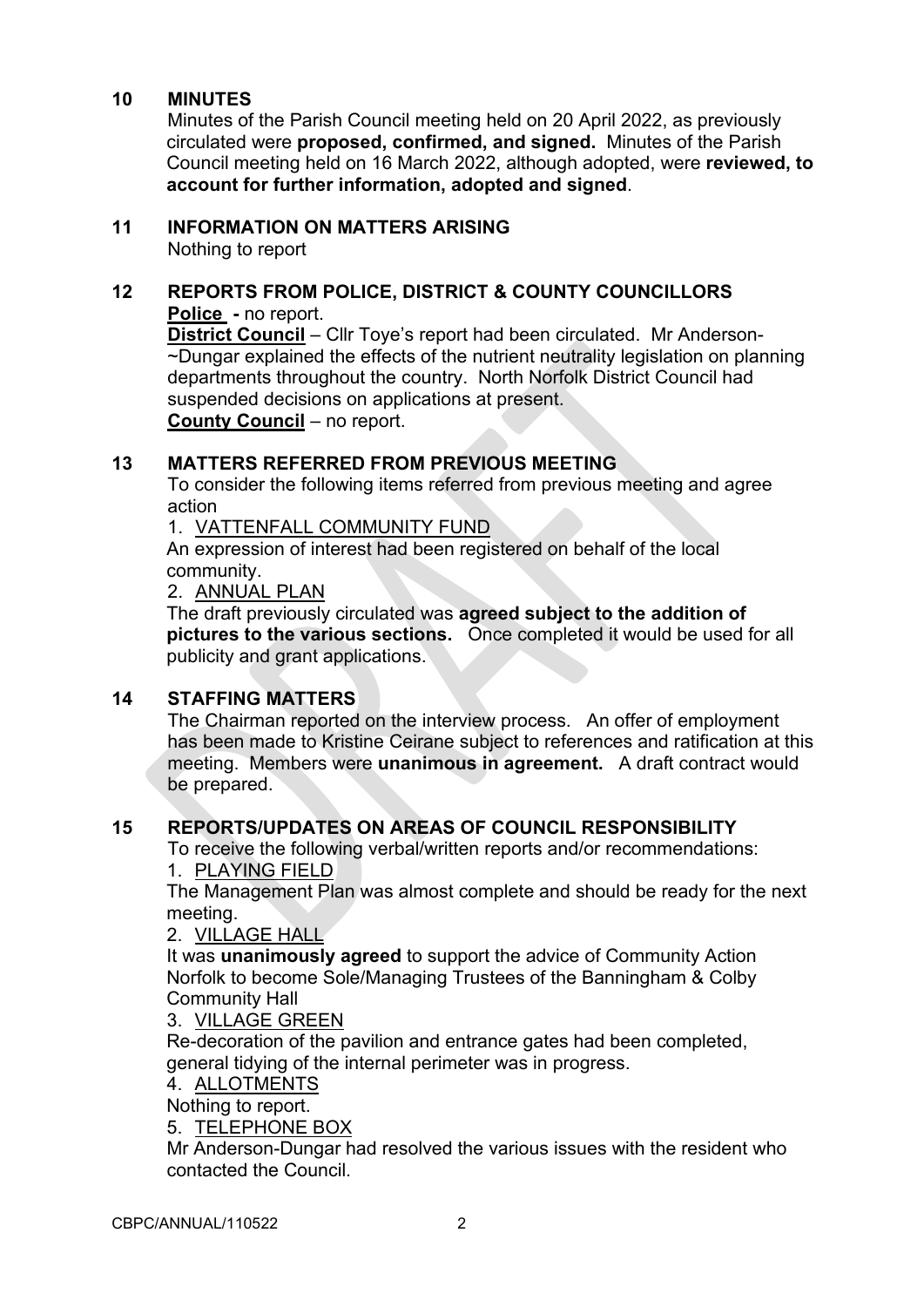# **16 CORRESPONDENCE**

1. Operation Randall Newsletter – **NOTED.** 

### **17 POLICIES & DOCUMENTS**

The meeting **NOTED** that Policies were reviewed during 2021/22 with next review after two years unless legislative changes dictated otherwise. It was further **NOTED** that the Council required new Financial Regulations as it was no longer an Exempt Council for audit purposes due to 20212/22 income being in excess of £25,000

#### **18 FINANCE**

To consider the following financial items:

1. SCHEDULE OF BILLS FOR PAYMENT

The Clerk presented the schedule which was **AGREED**

2. BANK RECONCILIATIONS

Bank reconciliations for April 2022 had been circulated and were **ADOPTED.**  3. SIGNATORIES TO BANK ACCOUNTS

Signatories were confirmed as:

- Mr J van Poortvliet]
	- Mrs P Ashby
	- Mr S Elliott
- 4. INTERNAL AUDIT
	- The report from the Internal Auditor was read to the meeting and **AGREED**
	- The Annual Governance Statement was **AGREED AND SIGNED**
	- The Accounting Statements were **AGREED AND SIGNED.**

#### **19 PLANNING ISSUES**

1. APPLICATIONS DETERMINED

Nothing to report at the time of publication of this Agenda. .

2. APPLICATIONS FOR CONSIDERATION None at the time of publication of this Agenda

#### **20 ADJOURNMENT**

Not required in the absence of any member of the public.

#### **21 RESPONSE TO PLANNING APPLICATIONS**

Not required, see 19/2 above.

#### **22 ITEMS FOR INFORMATION/FUTURE AGENDA**

Information:

• It was suggested that a definitive map of the parish, similar to that provided in the telephone kiosk, should be available for use at meetings.

Next meeting:

- Affordable housing presentation
- Speeding concerns raised, locations for Speed Awareness Message sign (SAM)